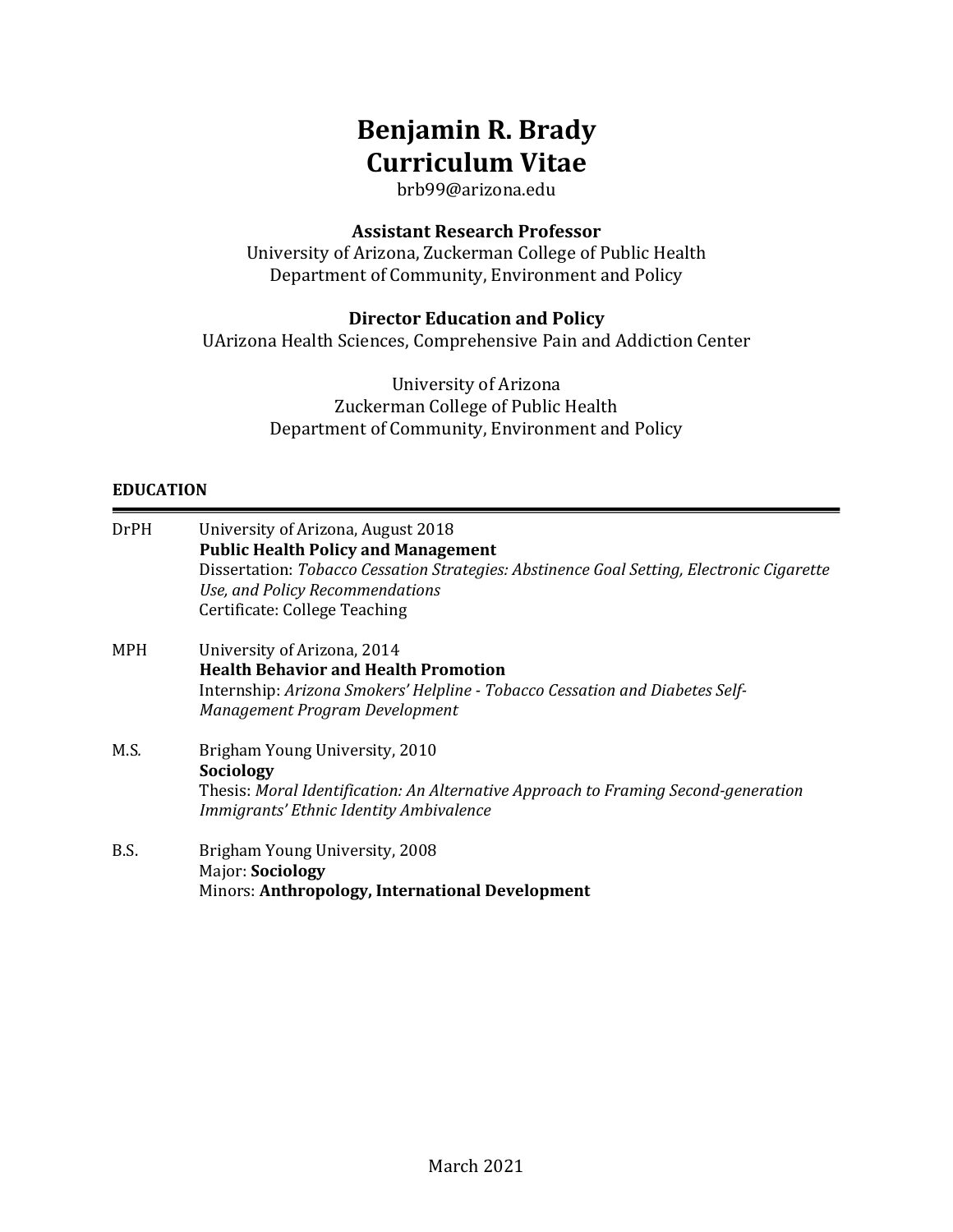#### **PROFESSIONAL AND ACADEMIC APPOINTMENTS**

| $2019$ - present | Assistant Professor of Practice, Public Health Policy and Management,<br>Department of Community, Environment and Policy<br>Research and Evaluation, Arizona Center for Rural Health |
|------------------|--------------------------------------------------------------------------------------------------------------------------------------------------------------------------------------|
|                  | Zuckerman College of Public Health, University of Arizona, Tucson, AZ                                                                                                                |
| $2019$ - present | Director Education and Policy, Comprehensive Pain and Addiction<br>Center, University of Arizona Health Sciences, Tucson, AZ                                                         |
| 2014 - 2019      | Senior Research Specialist, Arizona Smokers' Helpline, Zuckerman College of<br>Public Health, University of Arizona, Tucson, AZ                                                      |
| 2016             | <b>Research Assistant</b> to Dr. Neil Weinstein, preparing to deliver expert testimony<br>on public perceptions of smoking risk to the Canadian Dept. of Justice                     |
| $2015 - 2016$    | <b>Research Consultant, Lithotripsy treatment outcome benchmarks and quality</b><br>improvement tools, NextMed, Tucson, AZ                                                           |
| $2014 - 2016$    | <b>Research and Development Consultant, Wellness assessment and health</b><br>behavior best-practices, To Our Health!, Tucson, AZ                                                    |
| $2011 - 2012$    | <b>Adjunct Instructor, Sociology and International Studies Department, Brigham</b><br>Young University, Provo, UT                                                                    |

#### **TEACHING RESPONSIBILITIES**

#### **Instructor (Current)**

PHPM 574 Public Health Policy and Management, UArizona

HPS 531 Contemporary Health Issues and Research (online), UArizona

#### **Instructor (Previous)**

| <b>HPS 577</b>  | Sociocultural and Behavioral Aspects of Public Health, UArizona |
|-----------------|-----------------------------------------------------------------|
| IAS 220         | Introduction to Development Studies, BYU                        |
| IAS 220         | Introduction to Development Studies, BYU                        |
| IAS 361         | Post-field Writing, BYU                                         |
| SOC 404         | Qualitative Research Methods, BYU                               |
| <b>IAS 360R</b> | International Field Study; India / Tibetan Field Studies, BYU   |
| <b>IAS 360R</b> | International Field Study; Navajo Nations Field Study, BYU      |
| IAS 360R        | International Field Study; India Field Study, BYU               |
|                 |                                                                 |

#### **Instructional Training**

Experiential Learning Fellow - UArizona Office of Student Engagement and Career Develop. Certificate College Teaching - UArizona Office of Instructional Assessment Diversity in the Classroom workshop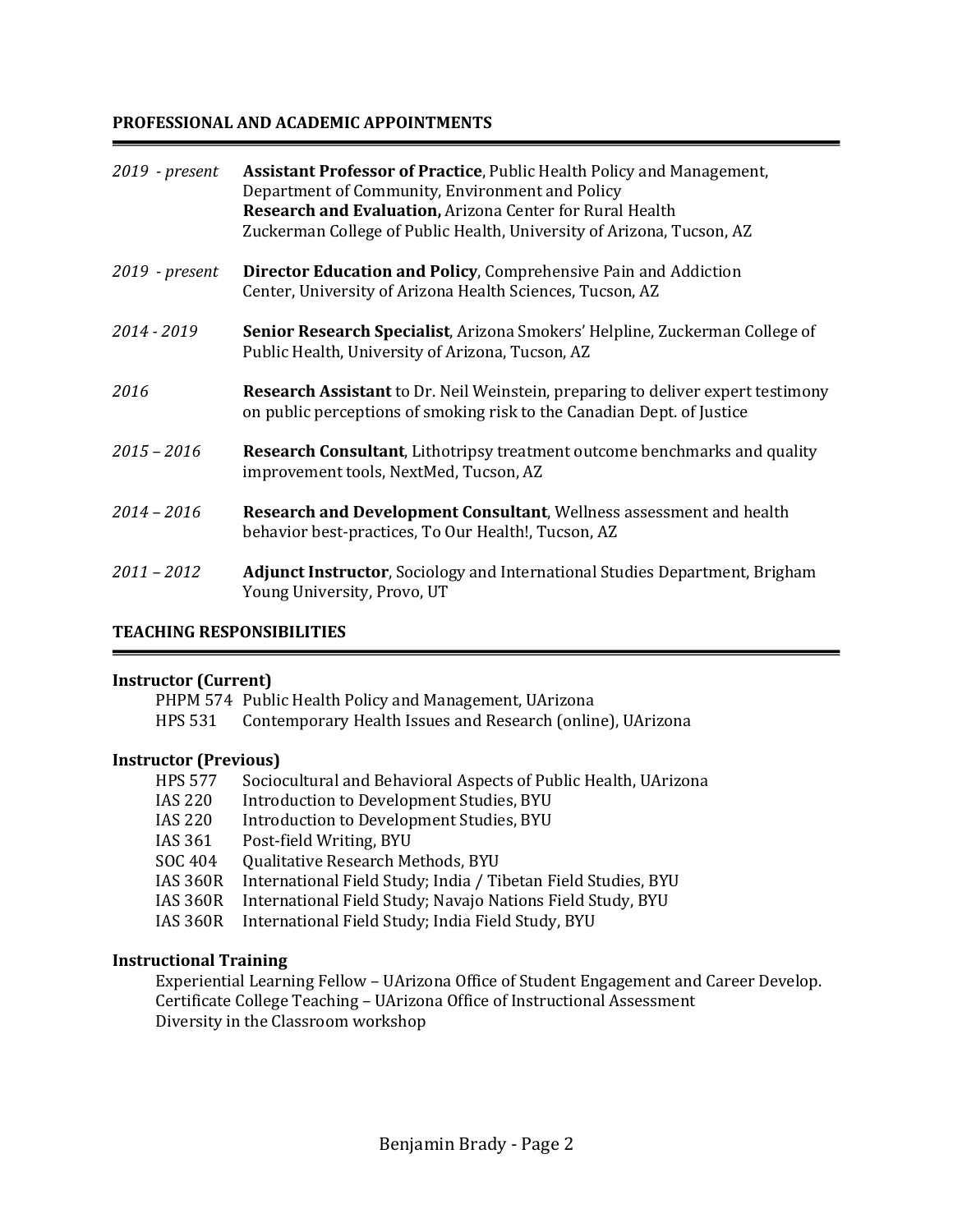## **PEER REVIEWED PUBLICATIONS**

- 1. **Brady BR** and Bahr HM. The Influenza Epidemic of 1918–1920 among the Navajos: Marginality, Mortality, and the Implications of Some Neglected Eyewitness Accounts. *American Indian Quarterly.* 2014;38(4):459–91.
- 2. Nair US, Brady BR, O'Connor, PA, Bell, M. Factors Predicting Client Re-Enrollment into Quitline Services. Preventing Chronic Disease. 2018;15(E126):1-12.
- 3. Brady, BR, De La Rosa, JS, Nair, US, Leischow, S. Electronic Cigarette Policy Recommendations: A Scoping Review. *Am J Health Behav*. 2019;43(1):88-104.
- 4. Brady, BR, Crane, TE, O'Connor, PA, Nair, US, Yuan, NP. Electronic cigarette use and tobacco cessation in a state-based quitline. *Journal of Smoking Cessation.* 2019;14(3):176-185.
- *5.* **Brady, BR**, Nair, US, Gerald, JK, Yuan, NP, Krupski, LA, Thomson, CA. Higher Quality Quit Date Goal Setting Enhances Quit Attempts among Quitline Callers. *Tobacco Prevention & Cessation*. 2019;5:1-10.
- *6.* Nair US, Rabe B, **Brady BR**, Bell ML. Predicting Client Retention in a State Quitline. *Journal of Smoking Cessation.*2020;15(2):67-75.
- *7.* **Brady, BR**, O'Connor, PA, Martz, M, Grogg, T, Nair, US. Medicaid-Insured Callers to Arizona Smokers' Helpline: Characteristics and Quit Outcomes. *The Journal of Behavioral Health Services & Research.* 2021.
- 8. **Brady BR**, Gildersleeve R, Koch BD, Campos-Outcalt DE, Derksen DJ. Federally Qualified Health Centers Can Expand Rural Access to Buprenorphine for Opioid Use Disorder in Arizona. *Health Serv Insights*. 2021
- 9. **Brady BR**, Caldwell D, Valdez ES, MacPherson AH, Bell ML. US-Mexico Border Stress and Daily Substance Use Among Latino Youth: a Cross-Sectional Study. *Int J Ment Health Addiction*. 2022.

## **MANUSCRIPTS IN PROGRESS**

#### In Press

• Valdez L, **Brady BR**, Huff McPherson A. Social environmental factors that influence adolescent substance misuse on the US-Mexico border

Under Review

- Brady BR, Gulick D, Koch B, Carter H, Derksen D. Arizona Physician Relocation Patterns Differ by Rurality and Primary Care Status.
- Huff McPherson A, Luzingu J, **Brady BR**, Valdez L, Bell M. Does high family support protect against substance use in adolescents who perceive high disordered neighborhood stress, border community and immigration stress or normalization of drug trafficking at the US-Mexico border? Analysis of the BASUS survey

In Progress

- Brady BR, Yoder A, Taj E, Cameron L, De La Rosa J. Key Pathways and Root Causes of Opioid Use and Overdose: A Comprehensive Ecological Diagram.
- Kock B, Wightman P, **Brady BR**. Maternal Health Provider Locations: Travel Times to Perinatal Care and Childbirth
- Brady BR, SantaMaria B, Francis J, Kinsella C, Ortiz y Pino K. Opioid Stewardship Programs in Rural Arizona Hospitals.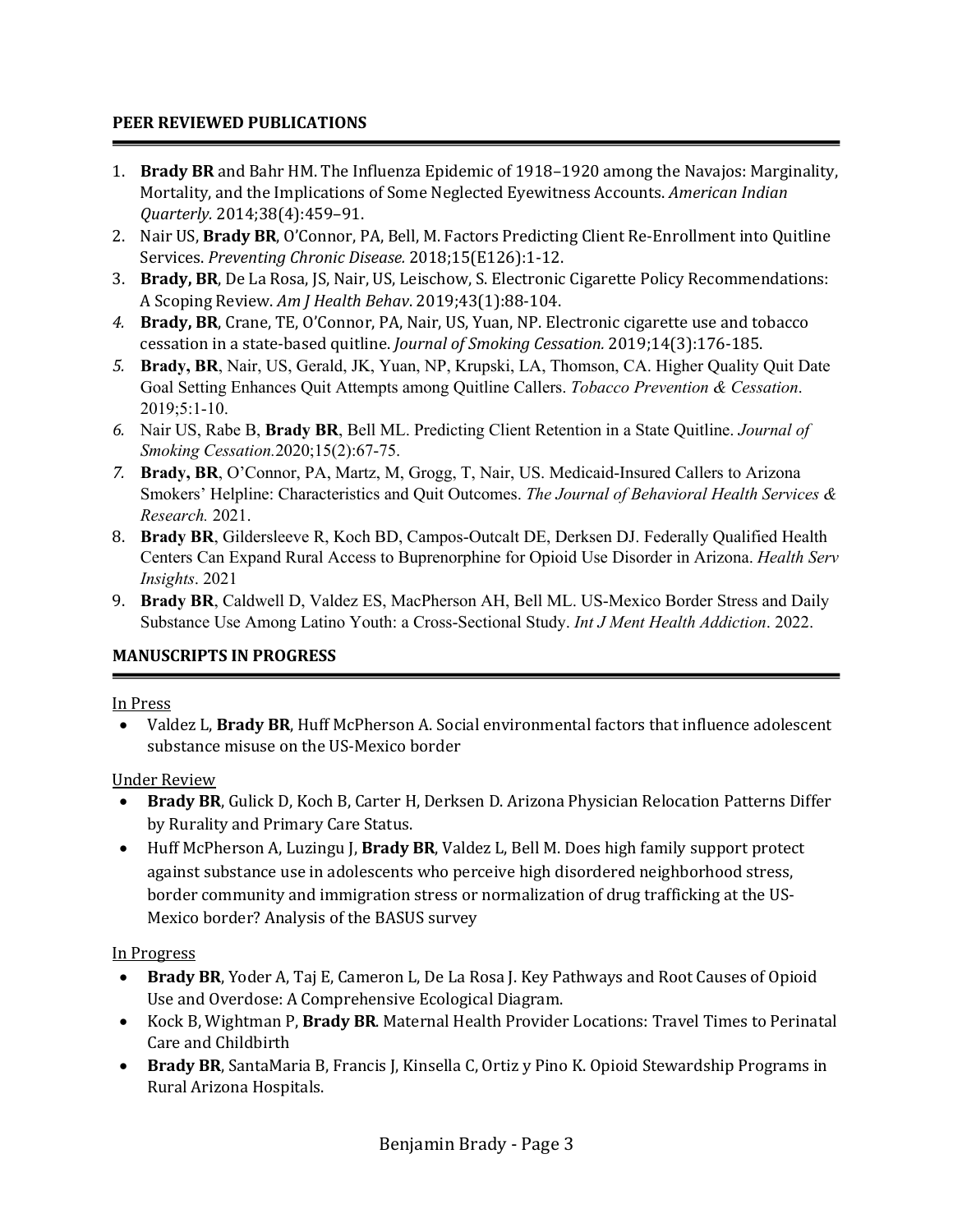- **Brady BR,** Butler S, De la Rosa J. Defining the Roles and Responsibilities of Peer and Family Support Specialists across Clinical Settings
- Brady BR, Meyerson B, Bentele K. Arizona MOUD provider type, patient limit, and rurality
- Meyerson B, Russell D, Bentele K, **Brady BR**. Arizona opioid-involved individuals' awareness of HCV testing and prevention services.

## **OTHER PUBLICATIONS**

- 1. Gerald J, **Brady BR**. Time to Make Your Mandatory-Attendance Policy Optional? *The Chronicle of Higher Education*. January 2019.
- 2. **Brady, BR.** Identity and Authenticity: Cultural and Ethnic Implications of Preserving a Tibetan Identity in India. The Journal of Inquiry: Student Cross-Cultural Field Research. 2009. 4:3-24.

## **PEER-REVIEWED ORAL PRESENTATIONS**

- 1. **Brady, B.R.** Struggling to Preserve Cultural Identity Outside of Tibet. Oral presentation. Inquiry Conference, Brigham Young University. Provo, UT.
- 2. Brady, B.R. Tibetan Youngsters Raised in Exile. Oral presentation. Inquiry Conference, Brigham Young University. Provo, UT.
- 3. **Brady, B.R.** Re-conceptualizing Group Belonging and Ethnic Identity in Immigrant Community Research: Ethnographer Positionality and Moral Narratives of Belonging. Oral presentation. Pacific Sociology Association, Seattle, WA.
- 4. Nair, U.S., Holloway, D.A., **Brady, B.R.**, Yuan, N.P., Smoking Cessation Outcomes among Smokers with Co-Morbid Mental Health and Chronic Conditions Enrolled in a Tobacco Quitline. Oral Paper, March 2016, Society for Research on Nicotine and Tobacco, Chicago, IL.
- 5. Crane, T.E., Holloway, D.A., Brady, B.R., Garland, L.L., Thomson, C.A. Cancer Patients Report Better Tobacco Quit Outcomes During Cancer Therapy: Results from the Arizona Smokers' Quitline. Oral Paper, March 2016, American Society of Preventative Oncology, Columbus, OH.
- 6. Mendivil E, Murphy B, Cameron E, **Brady BR**. A Replicable Model For Enhancing Training Materials for Opioid Use Disorder Providers. March 2021. UArizona Social Justice Symposium.
- 7. Brady, BR, Koch, B, Gildersleeve. Rural Arizona Access to Buprenorphine. Oral presentation. August 2021. Southwestern School of Behavioral Health Studies Conference, Tucson, AZ.
- 8. Clichee, D. Cameron, L. Murphy, B., Idowu, E. **Brady, BR**, Arizona MAT Mentors Program. Oral presentation. August 2021. Southwestern School of Behavioral Health Studies Conference, Tucson, AZ.

# **INVITED ORAL PRESENTATIONS**

- 1. Arizona Opioid Epidemic Act. American College of Physicians, Arizona Chapter Meeting, Tucson, AZ. October 2019
- 2. Arizona MAT Mentors Program. Chat about MAT podcast AZ Poison and Drug Information Center. August 2021.
- 3. Rural Arizona Access to Buprenorphine. ASU Bioethics Webinar. August 2021
- 4. Rural Arizona Access to MOUD. MAT ECHO Presentation. August 2021
- 5. The Behavioral Healthcare Workforce and Access to Medication for Opioid Use Disorder Treatment in Rural Arizona. State Office of Rural Health Webinar Series. September 2021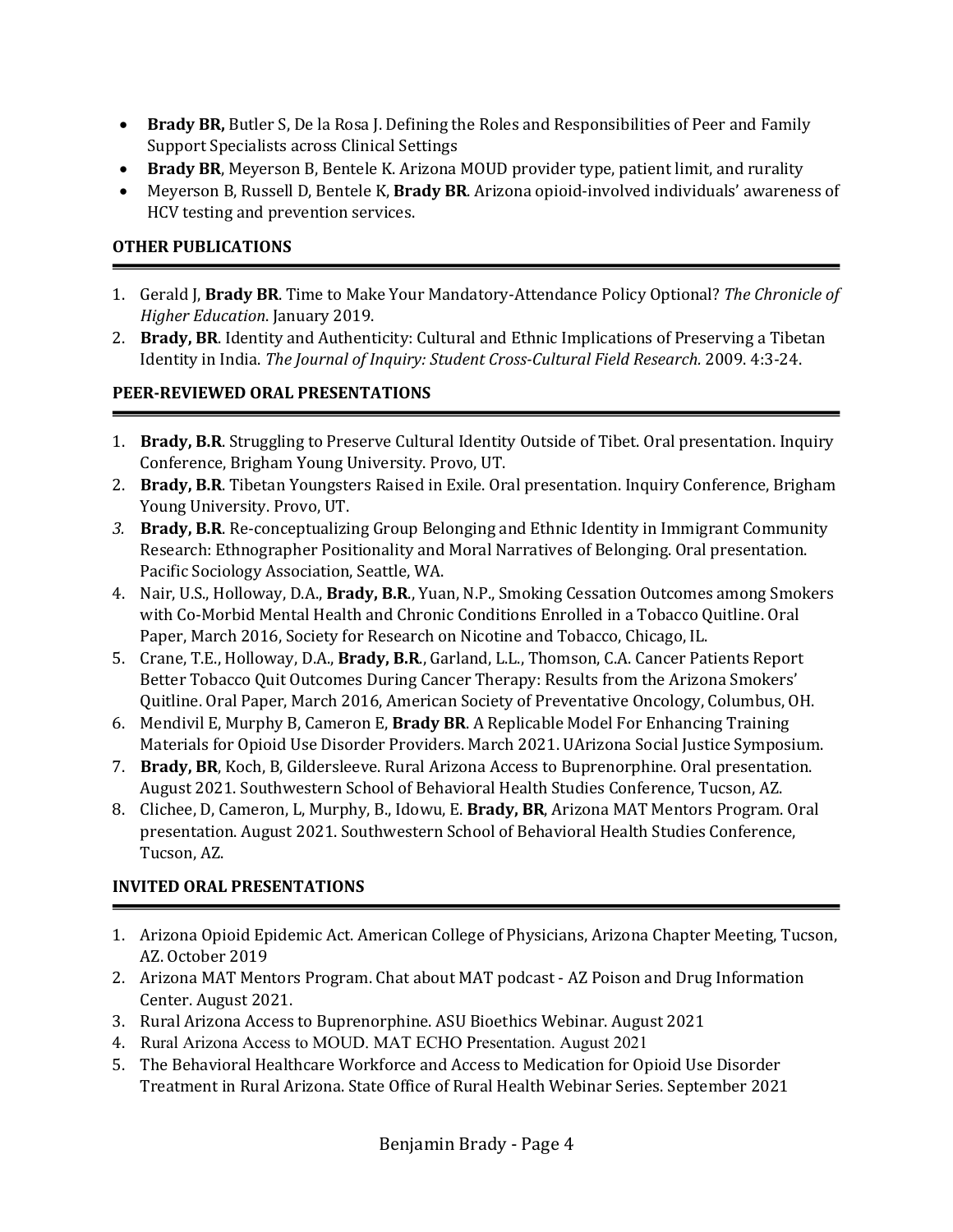## **PEER-REVIEWED POSTER RESENTATIONS**

- 1. **Brady, B.R.** & Hospodar, J. "Rural Arizona Hospitals Community Health Needs Assessment (CHNA) Status Report." Poster presentation, August 2013. Arizona Rural Health Conference, Prescott, AZ.
- 2. Yuan, N. P., Crane, T.E., Holloway, D.A., **Brady, B.R.**, Manziello, A.M., & Gordon, J.S. "Use of Electronic Nicotine Delivery Systems and Nicotine Replacement Therapy Among Individuals Who Have a Mental Health Condition." Poster presentation, February 2015, Society for Research on Nicotine and Tobacco, Philadelphia, PA.
- 3. Crane, T.E., Holloway, D.A., Yuan, N.P., **Brady, B.R.**, Manziello, A.M. & Thomson, C.A. "Use of Electronic Cigarettes by Clients Enrolled in a University-Based Quitline." Poster presentation, March 2015, American Society of Preventative Oncology, Birmingham, AL.
- 4. **Brady, B.R.**, Manziello, A.M., Seltzer R.G.N. "Piloting Diabetes Self-Management (DSM) Coaching at Arizona Smokers' Helpline." Poster presentation, April 2015, Mel and Enid Zuckerman College of Public Health Student Research Poster Forum, Tucson, AZ.
- 5. Nair, U.S., Holloway, D.A., Brady, B.R., Reikowsky, R.C., Moutray, B.A., Thomson, C.A. "Predictors of Retention at 7 Month Follow-Up among Clients Enrolled In a State-Based Quitline." Poster Presentation, March 2016, Society of Behavioral Medicine, Washington, DC.
- 6. Nair, U.S., **Brady, B.R.**, Holloway, D.A., Reikowsky, R.C., Thomson, C.A. "Predictors of Quit Outcomes among Smokers with Mental Health Conditions Enrolled in a State-based Quitline." Poster Presentation, March 2016, Society of Behavioral Medicine, Washington, DC.
- 7. Crane, T.E., Holloway, D.A., **Brady, B.R.**, Nair, U.S. Yuan, N.P., Thomson, C.A. "Predicting Electronic Cigarette Use and Tobacco Cessation in a State-based Quitline." Poster Presentation, March 2016, Society of Behavioral Medicine, Washington, DC.
- 8. **Brady, B.R.**, Crane, T.E., Holloway D.A., Lander, E., Garland, L.L., Thomson, C.A. "Cancer Patients Report Better Tobacco Quit Outcomes During Cancer Therapy: Results from the Arizona Smokers' Quitline." Poster Presentation, April 2016, University of Arizona Cancer Center Retreat, Tucson, AZ.
- 9. Crane T.E., O'Connor P.A., **Brady B.R.**, Yuan N.P., Vidrine J.L., Garland L.L., Thomson C.A. "Smoking Bans in Cancer Patients Enrolling for Quitline Cessation Services: Results from the Arizona Smokers' Helpline (ASHLine)" Poster Presentation, March 2017, American Society of Preventive Oncology, Seattle, WA.
- 10. Nair U.S., Brady, B.R., O'Connor P. A., Bell M., Thomson C.A. "Factors Predicting Client Re-Enrollment into a Tobacco Cessation Quitline." Poster Presentation, April 2018, Society of Behavioral Medicine, New Orleans, LA.
- 11. Crane T.E., O'Connor P.A, Slack S.D., **Brady B.R.**, Franks H., Klimowski C., Nair U.S., Thomson, C.A. "Preliminary Findings of Tailored Tobacco Cessation Services with Short Messaging in the Arizona Smokers' Helpline (ASHLine). Poster Presentation, March 2018, American Society of Preventive Oncology, New York, NY.
- 12. **Brady B.R.**, De La Rosa, J., Nair, U.S., Leischow, S.J. "Electronic Cigarette Policy Recommendation Scoping Review." Poster Presentation, November 2018, American Public Health Association, San Diego, CA.
- 13. Gildersleeve R, **Brady BR**, Koch B, Campos-Outcalt D, Derksen D. Federally Qualified Health Centers Can Expand Rural Access to Medication-Assisted Treatment in Arizona. Poster presentation, April 2020, Mel and Enid Zuckerman College of Public Health Student Research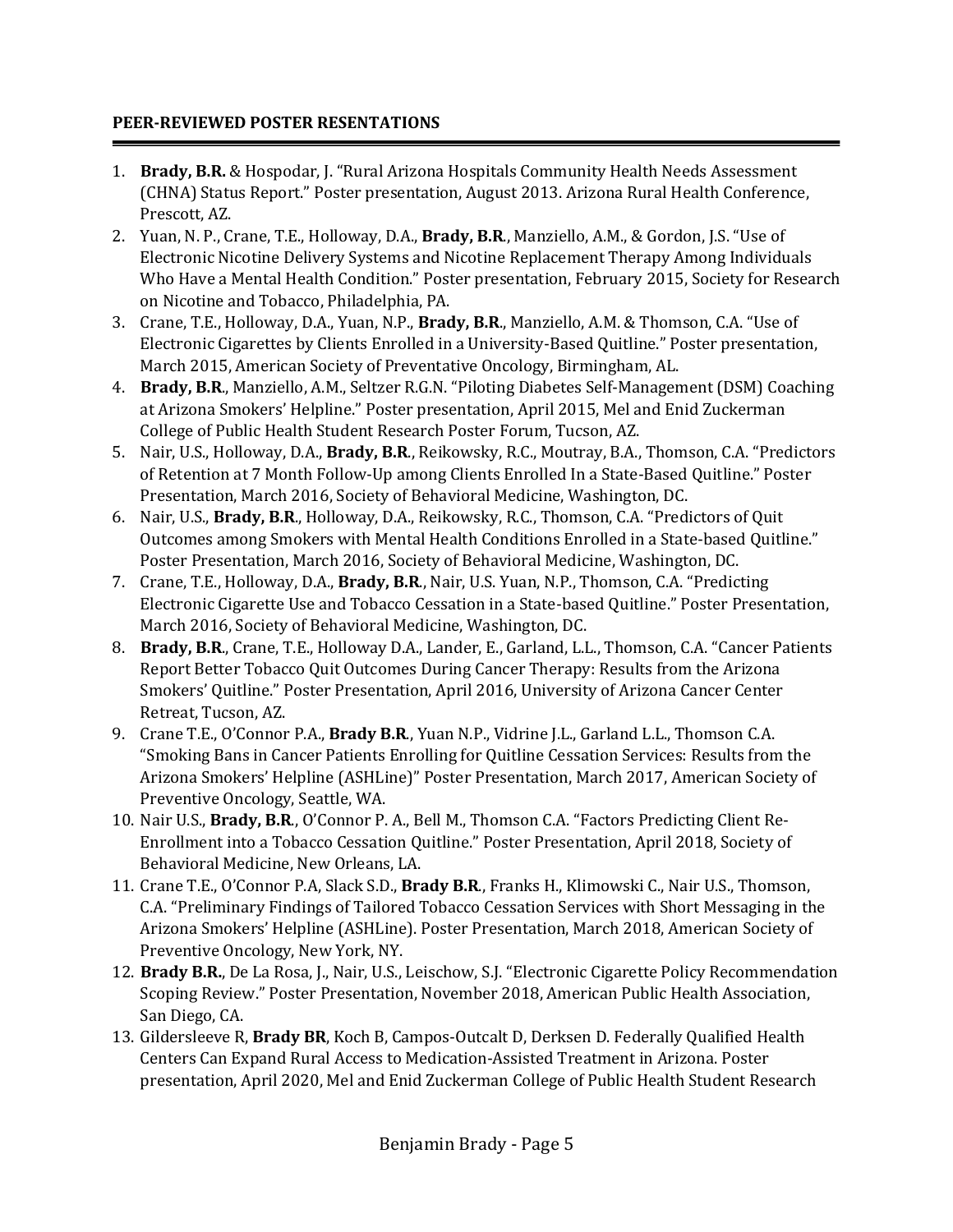Poster Forum, Tucson, AZ.

- 14. Gildersleeve R, Brady BR, Koch B, Campos-Outcalt D, Derksen D. Federally Qualified Health Centers Can Expand Rural Access to Medication-Assisted Treatment in Arizona. Research Spotlight, April 2021, Society of Behavioral Medicine.
- 15. Huff AJ, Vanderah T, Brady BR, De La Rosa JS, Romero R, Glass C, Ejezie F, Padilla A, Kutob R, Lopez V, Cameron E. Development of a Parent and Family Support Specialist Program: Project FUTRE Families Uplifted Through Recovery Education. Poster Presentation, October 2021, NAADAC - the Association for Addiction Professionals, Virtual Conference.

## **ACADEMIC SERVICE**

*2020 - present* Study Abroad Faculty Advisory Committee, University of Arizona

#### **COMMUNITY SERVICE**

| Boy Scouts of America, Chartered Org. Rep., Committee Chair, Venturing Advisor |
|--------------------------------------------------------------------------------|
|                                                                                |
|                                                                                |
|                                                                                |
|                                                                                |

## **TRAINING AND PROFESSIONAL DEVELOPMENT**

| <i>2020</i> | <b>MAT Waiver Training, PCSS</b>                    |
|-------------|-----------------------------------------------------|
| 2020        | Creative Approaches to Healing Trauma, DVIP         |
| 2018        | Inclusive Learning and Diversity Workshop, UArizona |
| 2011        | University Writing Style Matters Workshop, BYU      |
|             |                                                     |

#### **PROFESSIONAL SOCIETY MEMBERSHIP**

Society of Behavioral Medicine Arizona Public Health Association Arizona Rural Health Association

## **JOURNAL REVIEWS**

| Journal of Behavioral Health Services & Research                  | 2021                   |
|-------------------------------------------------------------------|------------------------|
| <b>Health Education &amp; Behavior</b>                            | 2021                   |
| International Journal of Environmental Research and Public Health | 2020, 2021             |
| American Journal of Health Promotion                              | 2018, 2019, 2020, 2021 |
| Journal of Smoking Cessation                                      | 2019, 2020             |
| <b>Tobacco Prevention and Cessation</b>                           | 2019                   |
| <b>BMC Public Health</b>                                          | 2018                   |
| Annals of the American Thoracic Society                           | 2017                   |
|                                                                   |                        |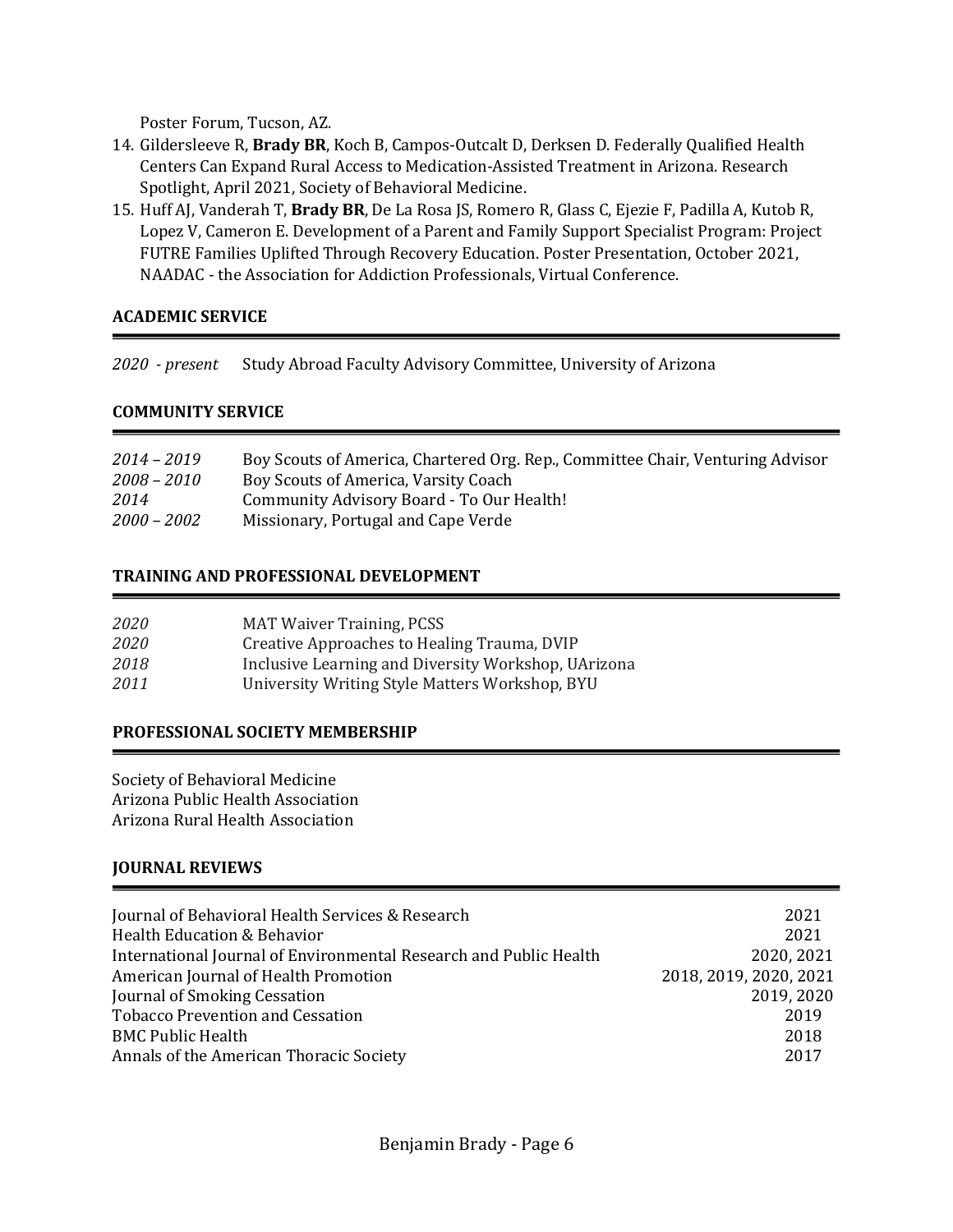#### **ABSTRACT REVIEWS**

| American Public Health Association Annual Meeting           | 2019 |
|-------------------------------------------------------------|------|
| Society for Research on Nicotine and Tobacco Annual Meeting | 2018 |
| Society for Research on Nicotine and Tobacco Annual Meeting | 2017 |

#### **AWARDS**

| 2017 | Public Health Graduate College Fellowship; University of Arizona           |
|------|----------------------------------------------------------------------------|
| 2016 | College of Public Health Advisory Board Scholarship; University of Arizona |
| 2014 | Public Health Graduate College Fellowship; University of Arizona           |
|      | Public Health Advisory Board Scholarship; University of Arizona            |
| 2013 | Helen and Ray Sarocco Scholarship; University of Arizona                   |
|      | Public Health Grad Tuition Scholarship; University of Arizona              |
|      | Public Health Graduate College Fellowship; University of Arizona           |
| 2012 | College of Public Health Advisory Board Scholarship; University of Arizona |
| 2009 | SANT Scholarship; BYU                                                      |
| 2007 | International Area Study Scholarship; BYU                                  |
| 2006 | International Area Study Scholarship; BYU                                  |
|      |                                                                            |

#### **LANGUAGES**

Portuguese: proficient speaking and reading Cape Verdean Creole: proficient speaking Spanish: moderate reading

## **CURRENT GRANTS**

#### **PeerWORKS - Peer Support Workforce Training Program**

| Agency         | Health Resources and Services Administration - 1 M01HP42452-01-00 |
|----------------|-------------------------------------------------------------------|
| Project Period | $\vert$ 09/01/2021-09/30/2025 (\$2,216,000)                       |
| - PI           | Vanderah, Todd                                                    |
| Role           | Co-Investigator                                                   |

#### **Arizona MAT Mentor Training Grant**

|                | Arizona Department of Health Services / Substance Abuse and Mental Health |
|----------------|---------------------------------------------------------------------------|
| Agency         | Service Administration                                                    |
| Project Period | $10/01/2019 - 09/30/2022$ (\$1,170,000)                                   |
| -PI            | Brady, Benjamin                                                           |

## **Project FUTRE (Families Uplifted Through Recovery Education)**

| Agency         | Health Resources and Services Administration - T26HP39459 |
|----------------|-----------------------------------------------------------|
| Project Period | $\vert$ 09/01/2020-09/30/2024 (\$2,274,914)               |
| PI             | Vanderah, Todd                                            |
| Role           | Co-Investigator                                           |